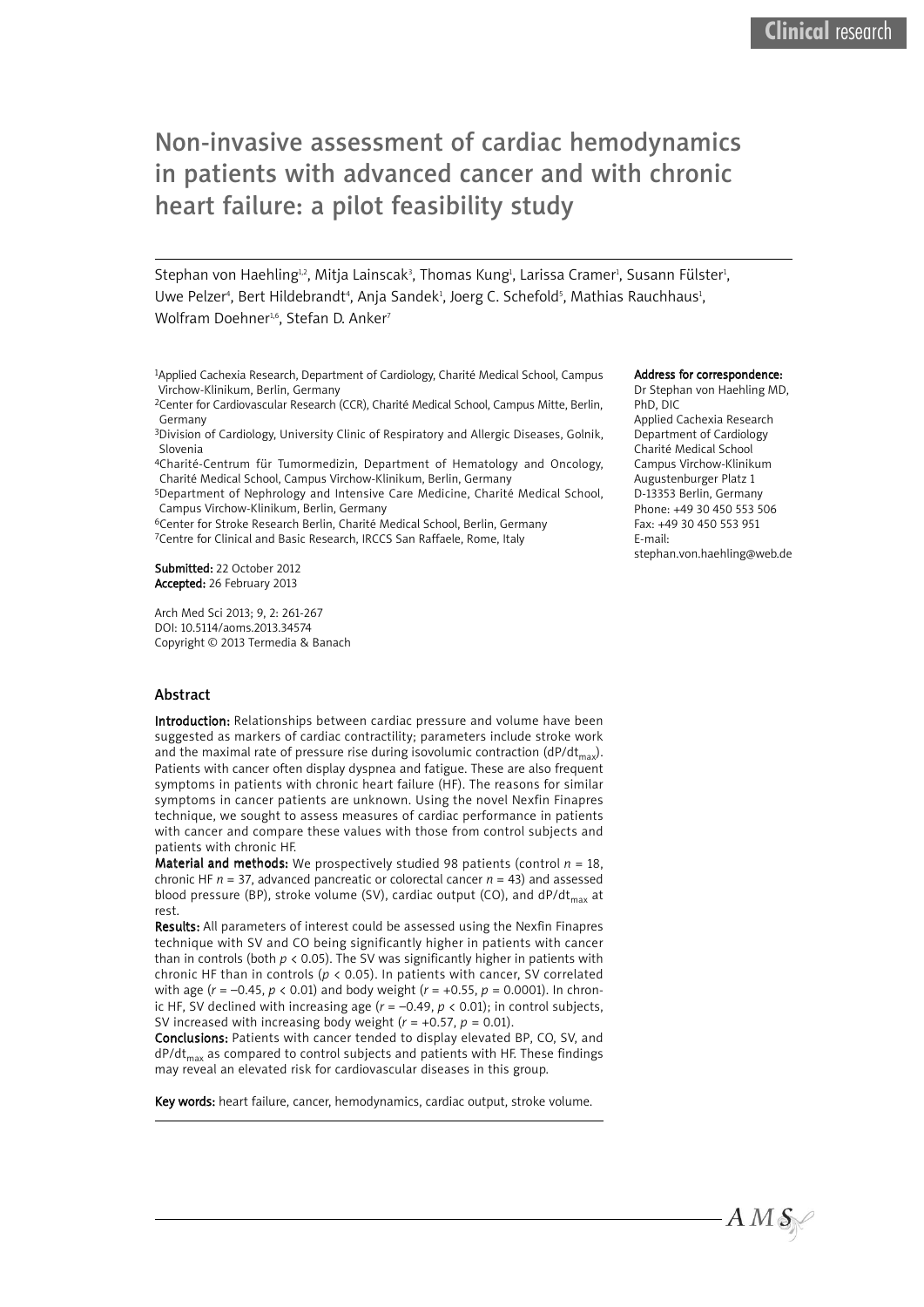#### Introduction

Cardiac performance can be described by various cardiac indices. Although heart failure (HF) is much more than mere pump failure but a multifacetted clinical syndrome, it can be described as the worst perturbation of cardiac performance [1-4]. One of the most accepted clinical parameters to describe HF severity is left ventricular ejection fraction (LVEF). Unfortunately, LVEF is also the least specific of all indices of contractility [5] and does not provide much insight into how a patient will develop clinically. An ideal parameter would, from a pathophysiological standpoint, be independent of afterload, preload, heart rate, and the state of remodeling. Relations between cardiac pressure and volume come closest to achieving this [6]. Thus, interesting parameters include stroke work and the maximal rate of pressure rise during isovolumic contraction (dP/dt<sub>max</sub>) [5], and it would be desirable to measure these parameters non-invasively.

The Finapres method was developed in the late 1970s for continuous and non-invasive assessments of finger arterial pressure. Based on the volumeclamp method by Panez, it allows blood pressure (BP) monitoring throughout the cardiac cycle. The technique has become a widely accepted substitute for invasive intraarterial BP measurements. Recently, the Nexfin™ monitor became available, allowing not only continuous measurements of BP using the volume-clamp technique, but also calculation of cardiac output (CO). The reproducibility of the Nexfin BP assessment has been validated in several patient populations including healthy subjects [7], pregnant women [8], and in patients

Table I. Subjects' clinical characteristics at baseline

undergoing abdominal or orthopedic surgery [9] or surgery with the requirement of cardiopulmonary bypass [10]. The measurement of CO has been validated in the latter group and in critically ill patients on a surgical intensive care unit [11].

In patients with HF, CO is expected to be reduced as a consequence of reductions in stroke volume (SV). The reduction in SV is a result of systolic or diastolic dysfunction. In patients with cancer such hemodynamic parameters have not been intensively investigated thus far. Patients with cancer often display dyspnea and fatigue, which are also frequent symptoms in patients with chronic HF [12]. The exact reasons for such symptoms in cancer are unknown. Some chemotherapy agents, such as anthracyclines, have been shown to be cardiotoxic [13]. However, almost all cancer patients present with such symptoms independent of which agents they are being treated with or even if they are not undergoing chemotherapy.

We aimed to investigate hemodynamic parameters in patients with cancer and compare our findings with those of healthy control subjects and patients with chronic HF. Thus, we prospectively assessed BP, heart rate, CO, SV, and  $dP/dt_{max}$  in patients with advanced cancer using the non-invasive Nexfin technique.

#### Material and methods

## Patient recruitment

We prospectively studied 98 subjects in three different cohorts of patients, recruited at the Charité Medical School, Campus Virchow-Klinikum,

| <b>Variables</b>                     | Control $(n = 18)$ | Chronic HF $(n = 37)$  | Cancer $(n = 43)$             | <b>ANOVA</b><br>Value of p |
|--------------------------------------|--------------------|------------------------|-------------------------------|----------------------------|
| Age [years]                          | $62.4 + 9.7$       | $64.9 + 9.2$           | $59.1 \pm 11.2^+$             | 0.05                       |
| Sex (% male)                         | 50                 | $83.8**$               | $41.9$ <sup>+++</sup>         | 0.0001                     |
| Weight [kg]                          | $72.2 + 11.4$      | 85.9 ±22.4**           | $72.4 \pm 15.3^{++}$          | 0.002                      |
| Body mass index [kg/m <sup>2</sup> ] | $25.2 + 3.2$       | $28.0 \pm 6.3$         | $24.9 \pm 3.3^+$              | 0.03                       |
| NYHA class                           |                    | $2.4 \pm 0.5$          |                               |                            |
| LVEF [%]                             | $60.5 \pm 5.1$     | 35.0 ±8.1***           | $60.7 \pm 6.2$ <sup>+++</sup> | < 0.0001                   |
| Etiology or diagnosis [%]            |                    | CAD: 67.5<br>DCM: 32.4 | PCA: 23.3<br>CRC: 76.7        |                            |
| Hemoglobin [g/dl]                    | $13.7 \pm 0.9$     | $13.6 \pm 1.5$         | $11.7 \pm 1.5***++$           | < 0.0001                   |
| Leukocytes $[n-1]$                   | $5.8 \pm 1.7$      | $7.6 \pm 1.8**$        | $5.7 \pm 2.0^{+++}$           | < 0.0001                   |
| Platelets $[n[-1]$                   | $277 + 95$         | $231 + 90$             | $249 + 92$                    | 0.3                        |
| Sodium [mmol/l]                      | $141 + 2$          | $140 + 4$              | $140 + 3$                     | 0.7                        |
| Creatinine [mg/dl]                   | $0.8 \pm 0.1$      | $1.1 \pm 0.3***$       | $0.8 \pm 0.2$ <sup>+++</sup>  | < 0.0001                   |

 $CAD$  – coronary artery disease. CRC – colorectal cancer. DCM – dilated cardiomyopathy. LVEF – left ventricular eiection fraction. PCA – pancreatic cancer. \*vs. control subjects, +vs. patients with CHF. One symbol – p < 0.05, two symbols – p < 0.01, three symbols – p < 0.001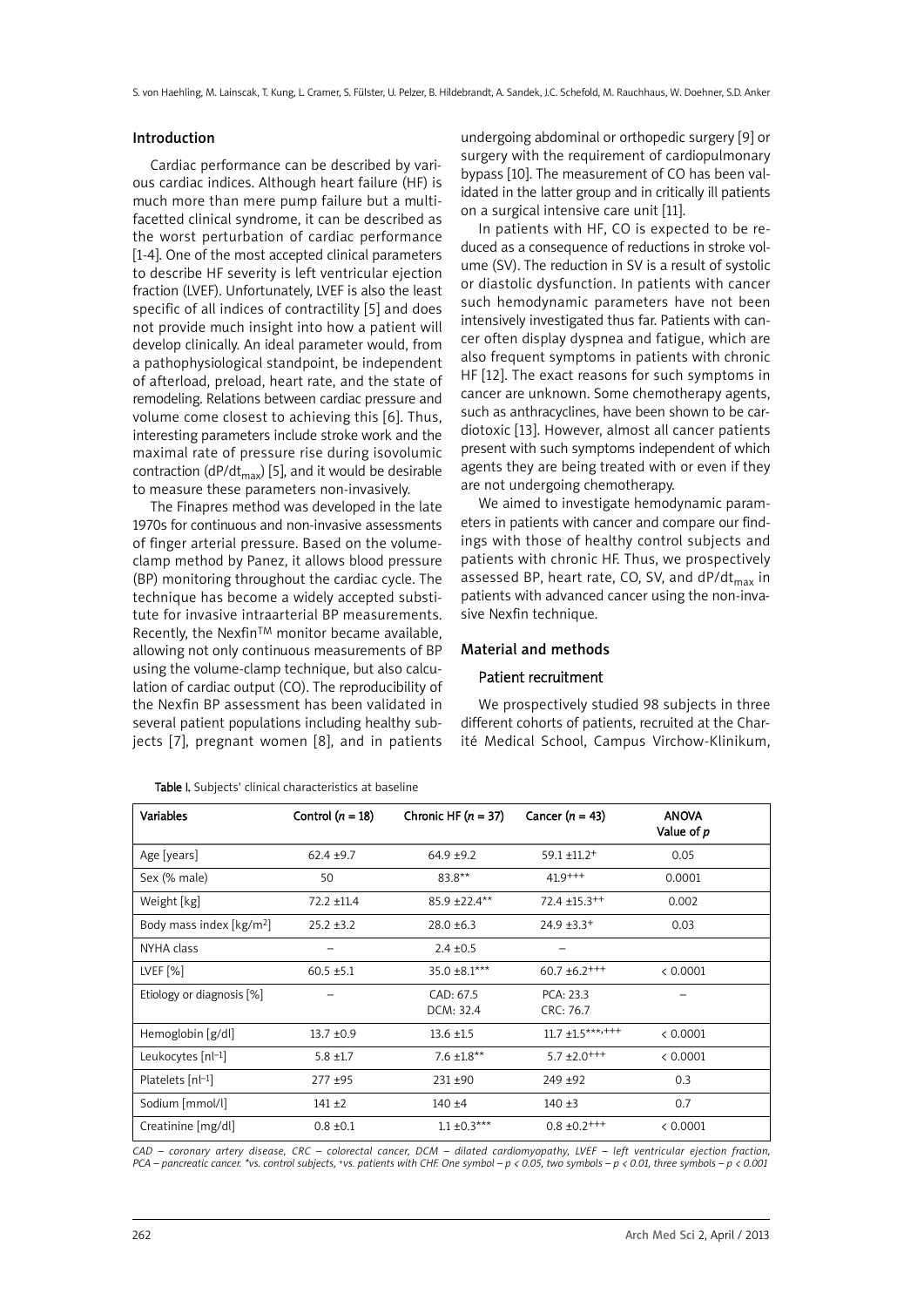Berlin, Germany. Thus, we included 37 patients with stable chronic HF, 43 patients with advanced cancer, and 18 healthy subjects of similar age. The subjects' characteristics are provided in Table I, and patients' medication in Table II.

The diagnosis of chronic HF was based on appropriate clinical signs and symptoms according to current guidelines issued by the European Society of Cardiology [14], together with documented objective evidence of left ventricular diastolic or systolic dysfunction. The etiology of HF was coronary artery disease or dilated cardiomyopathy. No patient with chronic HF had signs of peripheral or pulmonary edema or was limited by exertional angina. We excluded patients younger than 18 years of age, with an acute myocardial infarction and those with a history of unstable angina, or stroke within three months prior to being studied. The diagnosis of cancer (pancreatic cancer, *n* = 10, colorectal cancer,  $n = 33$ ) was based on histopathological examination. All patients had advanced cancer stage III or IV, were clinically stable, and received unchanged medication for at least four weeks. All patients with pancreatic cancer were receiving current chemotherapy while in the study, 4 patients gemcitabine only. Six patients were participating in clinical trials to investigate novel chemotherapy regimens, 3 patients a combination of gemcitabine and aflibercept or placebo, 2 patients a combination of gemcitabine with or without sorafenib, and 1 patient a combination of oxaliplatin, folic acid, 5-fluorouracil, and lapatinib. Among patients with colorectal cancer, 29 patients (88%) had undergone surgical tumor resection at the time of examination. A total of 21 patients with colorectal cancer (64%) were receiving current chemotherapy while in the study, 15 of them were receiving 5-fluorouracil, 2 patients capecitabine, 7 irinotecan, 7 oxaliplatin, 8 bevacizumab, 1 cetuximab, 2 panitumumab and 1 mitomycin, according to different regimens. One patient was receiving radiotherapy. In all cohorts we excluded subjects with clinical signs of infection, severe neuro-muscular disease, rheumatoid arthritis, or significant renal dysfunction (serum creatinine > 2.5 mg/dl). The local ethics committee approved the study and all patients gave written informed consent.

# Assessment of blood pressure, cardiac output, and left ventricular ejection fraction

We used the Nexfin method (BMEYE B.V., Amsterdam, The Netherlands) to assess BP, heart rate, CO, SV, and  $dP/dt_{max}$ . The technique has been described previously [15] and the monitoring system is an approved medical device in Switzerland. It is based on the development of a pulsatile unloading of the finger arterial wall that is picked up by an inflatable cuff with a built-in photoelecTable II. Subjects' cardiovascular medication at baseline

| <b>Variables</b>                 | $(n = 18)$ | Control Chronic HF<br>$(n = 37)$ | Cancer<br>$(n = 43)$ |
|----------------------------------|------------|----------------------------------|----------------------|
| ACE inhibitor or ARB [%]         |            | 94.6                             | 23.3                 |
| B-Blocker [%]                    |            | 97.3                             | 14.0                 |
| Aspirin [%]                      |            | 69.4                             | 23                   |
| Loop diuretic [%]                |            | 50.0                             | 4.7                  |
| Aldosterone antagonist [%]       |            | 54.1                             | 4.7                  |
| Statin <sup>[%]</sup>            |            | 73.0                             | 4.7                  |
| Warfarin or<br>phenprocoumon [%] |            | 29.7                             | 7.0                  |
| Digitalis [%]                    |            | 13.9                             |                      |

*ACE – angiotensin-converting enzyme, ARB – angiotensin receptor blocker*

tric plethysmograph. Carbon oxide is calculated during BP measurements. Measurements were performed after at least 15 min of rest in a supine position. The cuff was applied around the patient's middle finger as recommended by the manufacturer. In all subjects, LVEF was assessed using Simpson's technique, biplane.

## Statistical analysis

Data are expressed as mean ± standard deviation. Data were checked for normal distribution before analysis using the Kolmogorov-Smirnov test. Fisher's exact test, analysis of variance (ANOVA) with Fisher's *post hoc* test, and simple regression analysis were used as appropriate. A value of *p* < 0.05 was considered significant. All statistics were performed using StatView 5.0 software for Macintosh (Abacus Concepts, Berkley, CA).

## Results

We studied 18 control subjects, 37 patients with chronic HF, and 43 patients with advanced cancer. The patients' baseline characteristics are provided in Table I. Arterial hypertension was present in 9 (20.9%), and atrial fibrillation in 1 (2.3%) of all cancer patients. No significant difference was detected with regards to age between control subjects and the two patient groups (all  $p > 0.05$ ) but patients with chronic HF were somewhat older than patients with cancer ( $p = 0.01$ ). We detected a significantly higher weight in patients with chronic HF as compared to control subjects and patients with cancer (both  $p < 0.01$ ) as well as a higher body mass index (BMI) than patients with cancer ( $p = 0.01$ ). Patients with chronic HF presented with a significantly lower LVEF than controls or patients with cancer (both *p* < 0.0001). Serum creatinine was significantly higher in patients with chronic HF as compared to either controls or patients with cancer (both *p* < 0.001,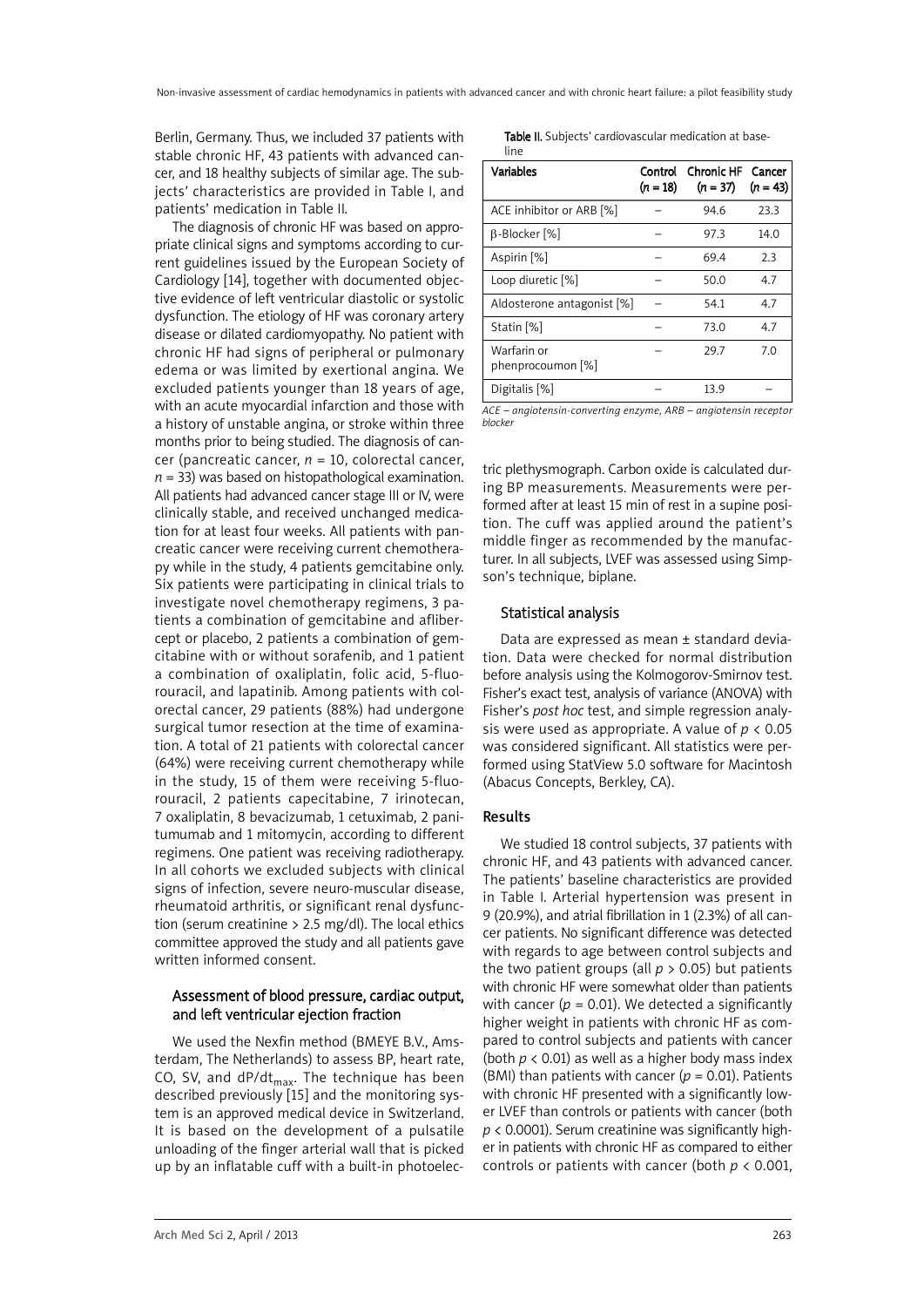S. von Haehling, M. Lainscak, T. Kung, L. Cramer, S. Fülster, U. Pelzer, B. Hildebrandt, A. Sandek, J.C. Schefold, M. Rauchhaus, W. Doehner, S.D. Anker

| <b>Variables</b>              | Control $(n = 18)$ | Chronic HF $(n = 37)$ | Cancer $(n = 43)$ | <b>ANOVA</b><br>Value of p |
|-------------------------------|--------------------|-----------------------|-------------------|----------------------------|
| BP systolic [mm Hg]           | $121 + 18$         | $110 + 21$            | $129 + 23$        | 0.0008                     |
| BP diastolic [mm Hg]          | $72 + 12$          | $63 + 12$             | $72 + 10$         | 0.0006                     |
| Heart rate ${\rm [min^{-1}]}$ | $69 + 11$          | $67 + 13$             | $72 + 10$         | 0.1                        |
| Cardiac output [l/min]        | $4.5 + 1.2$        | $4.9 + 1.3$           | $5.5 + 1.2$       | 0.006                      |
| Stroke volume [ml]            | $66 + 13$          | $77 + 21*$            | $78 + 15*$        | 0.05                       |
| $dP/dt_{max}$ [mm Hg/s]       | $724 + 251$        | $667 + 238$           | $852 + 371$       | 0.03                       |

Table III. Data derived using the Nexfin technique

*\*p < 0.05 vs. control*

Table I). We detected significant differences for hemoglobin with significantly lower values among patients with cancer as compared to controls or patients with chronic HF (both *p* < 0.0001). Patients with chronic HF presented with elevated leukocyte counts when compared with both other groups (both *p* < 0.01, Table I).

Data derived from the Nexfin technique included systolic and diastolic BP, heart rate, CO, SV, and  $dP/dt_{max}$ . These values are given in Table III. Systolic BP was significantly higher in patients with cancer as compared to patients with chronic HF (*p* = 0.0002). Likewise, diastolic BP was significantly higher in patients with cancer as well as in control subjects compared to patients with chronic HF (both *p* < 0.003, Table III). Cancer patients showed a significantly higher heart rate compared to chronic HF ( $p = 0.03$ ). The CO and SV were significantly higher in cancer patients compared to control subjects (both *p* < 0.02); these values are depicted in Figure 1. Likewise, patients with HF showed higher levels of SV than control subjects (*p* = 0.03). The values for  $dP/dt_{max}$  were significantly higher in patients with cancer as compared to patients with chronic HF (*p* = 0.008, Table III).

The SV correlated significantly with age and body weight. These associations are depicted in Figure 2. However, significant negative correlations between SV and age were only present in patients with cancer and in patients with chronic HF. Likewise, we observed significant positive correlations between SV and weight only in patients with cancer and in control subjects. We detected significant correlations between CO and age, weight, and heart rate, although these associations were not evident in all groups of subjects. The CO correlated with age in patients with chronic HF (*r* = –0.54, *p* = 0.0006) and in patients with cancer  $(r = -0.49, p = 0.0008)$ , but not in control subjects (*r* = –0.24, *p* = 0.33). The CO correlated with body weight and heart rate only in control subjects (weight: *r* = +0.67, *p* = 0.003; heart rate:  $r = +0.50$ ,  $p = 0.03$ ) and in patients with cancer (weight: *r* = +0.34, *p* = 0.03; heart rate: *r* = +0.52,  $p = 0.0003$ ). A trend towards association between CO and hemoglobin was detected only in control subjects  $(r = +0.53, p = 0.05)$ . An overview of these associations is provided in Figure 3.

We detected consistent correlations between  $dP/dt_{\text{max}}$  and CO in controls ( $r = +0.47$ ,  $p = 0.047$ ), patients with chronic HF ( $r = +0.53$ ,  $p = 0.0008$ ),



Figure 1. Stroke volume (SV, A) and cardiac output (CO, B) as assessed using the Nexfin technique in the three groups of subjects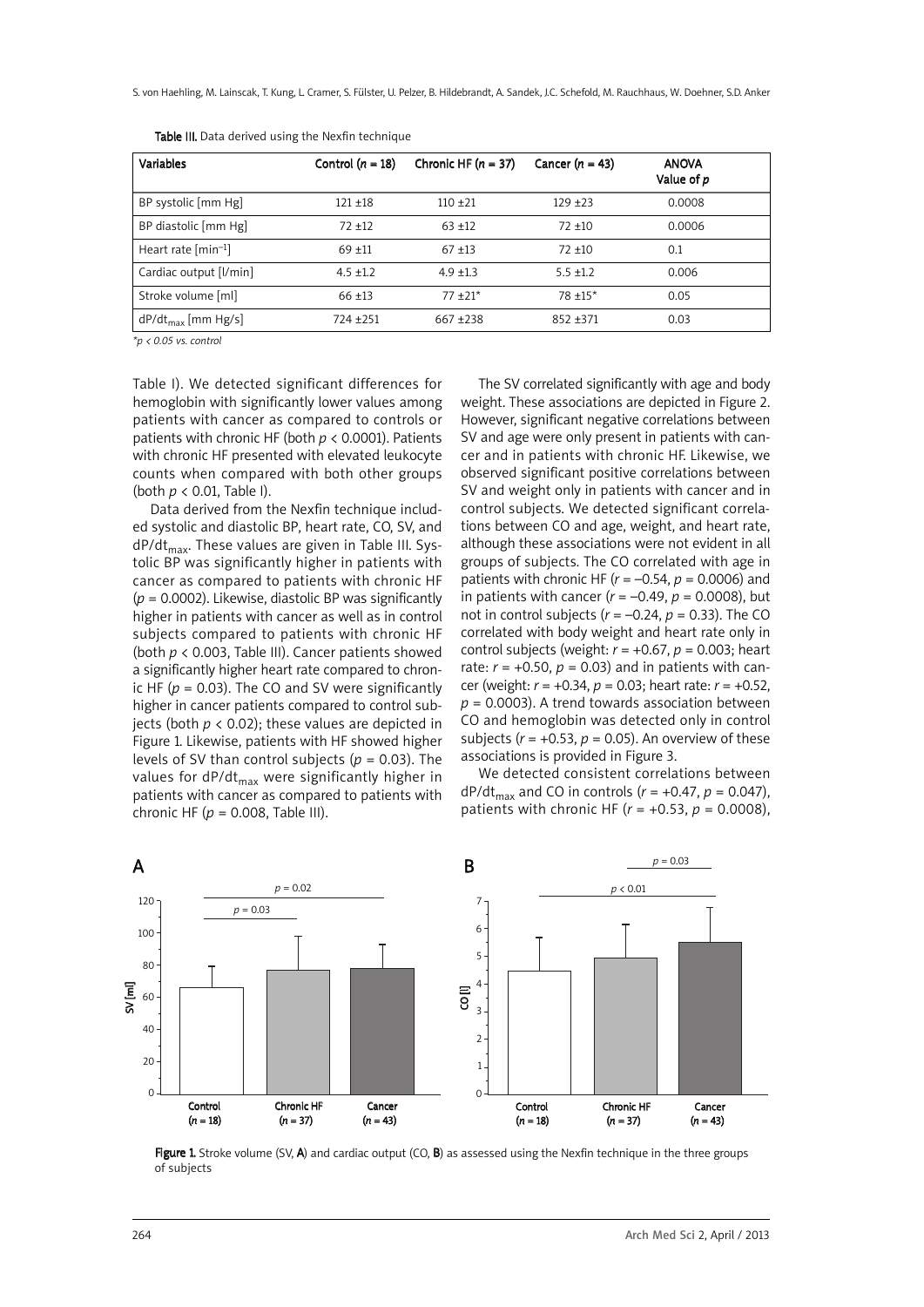

Figure 2. Correlations between stroke volume (SV) and age (A) or weight (B) for control subjects (open circles), patients with chronic heart failure (HF, full dark grey circles), and patients with cancer (full light grey circles)

and in patients with cancer  $(r = +0.45, p = 0.003)$ . Similar associations were found between dP/dtmax and SV in these patient groups (control:  $r = +0.47$ , *p* = 0.0497; chronic HF: *r* = +0.50, *p* = 0.002; cancer:  $r = +0.39$ ,  $p = 0.01$ ). Further, dP/dt<sub>max</sub> correlated with systolic BP (control: *r* = +0.64, *p* = 0.005; chronic HF: *r* = +0.77, *p* < 0.0001; cancer: *r* = +0.83,  $p \lt 0.0001$ ). A correlation between dP/dt<sub>max</sub> and diastolic BP was present only in patients with chronic HF ( $r = +0.40$ ,  $p = 0.02$ ) and those with cancer (*r* = +0.50, *p* = 0.0006) but not in controls  $(r = +0.41, p = 0.09)$ . No significant relationship was detected between LVEF and  $dP/dt_{max}$  (control: *r* = –0.47, *p* = 0.08; chronic HF: *r* = +0.25, *p* = 0.15; cancer:  $r = +0.08$ ,  $p = 0.64$ ) or between heart rate and dP/dt<sub>max</sub> (all  $p > 0.3$ ). A correlation between body weight and dP/d $t_{\text{max}}$  was evident only in control subjects (*r* = +0.53, *p* = 0.03).

#### Discussion

We have shown that patients with cancer present with pronounced higher SV and CO values than control subjects. Patients with HF showed lower LVEF and more severe kidney impairment than control subjects or patients with cancer. Hemoglobin values were lower in patients with cancer as compared to control subjects and patients with chronic HF. Likewise, SV was higher in patients with chronic HF than in control subjects. Major determinants for these variables appear to be age and body weight. Hemoglobin seems to have an influence on CO only in control subjects.

Elevated resting CO and heart rate predispose patients to develop cardiac disorders such as arterial hypertension [16]. In obese subjects, it is well established that not only CO is augmented, but also SV, and left ventricular filling pressure [17]. Indeed, earlier studies had demonstrated that increases in



Figure 3. Values of *r* for simple regression analyses between cardiac output (dependent) and several clinical variables in control subjects (white bars), patients with chronic heart failure (HF, dark grey bars), and patients with cancer (light grey bars) *\*p < 0.05*

CO in obese patients are primarily related to higher SV rather than higher heart rate [18]. Increases in CO and SV are necessary to meet the higherthan-usual metabolic requirements in these patients. This is also a likely explanation for increases in both values observed in patients with cancer. Altogether, it appears that patients with cancer tend to have higher values for BP, CO, SV, and also for dP/d $t_{max}$ . This may represent cardiovascular disturbances in this group or at least a higher cardiovascular risk compared to control subjects. The only study that aimed to assess CO in cancer subjects thus far investigated patients with hematological cancer using ultrasound cardiac output monitoring technique. They showed an initial increase in CO after commencement of chemotherapy with a subsequent quick decrease in CO remaining decreased for the rest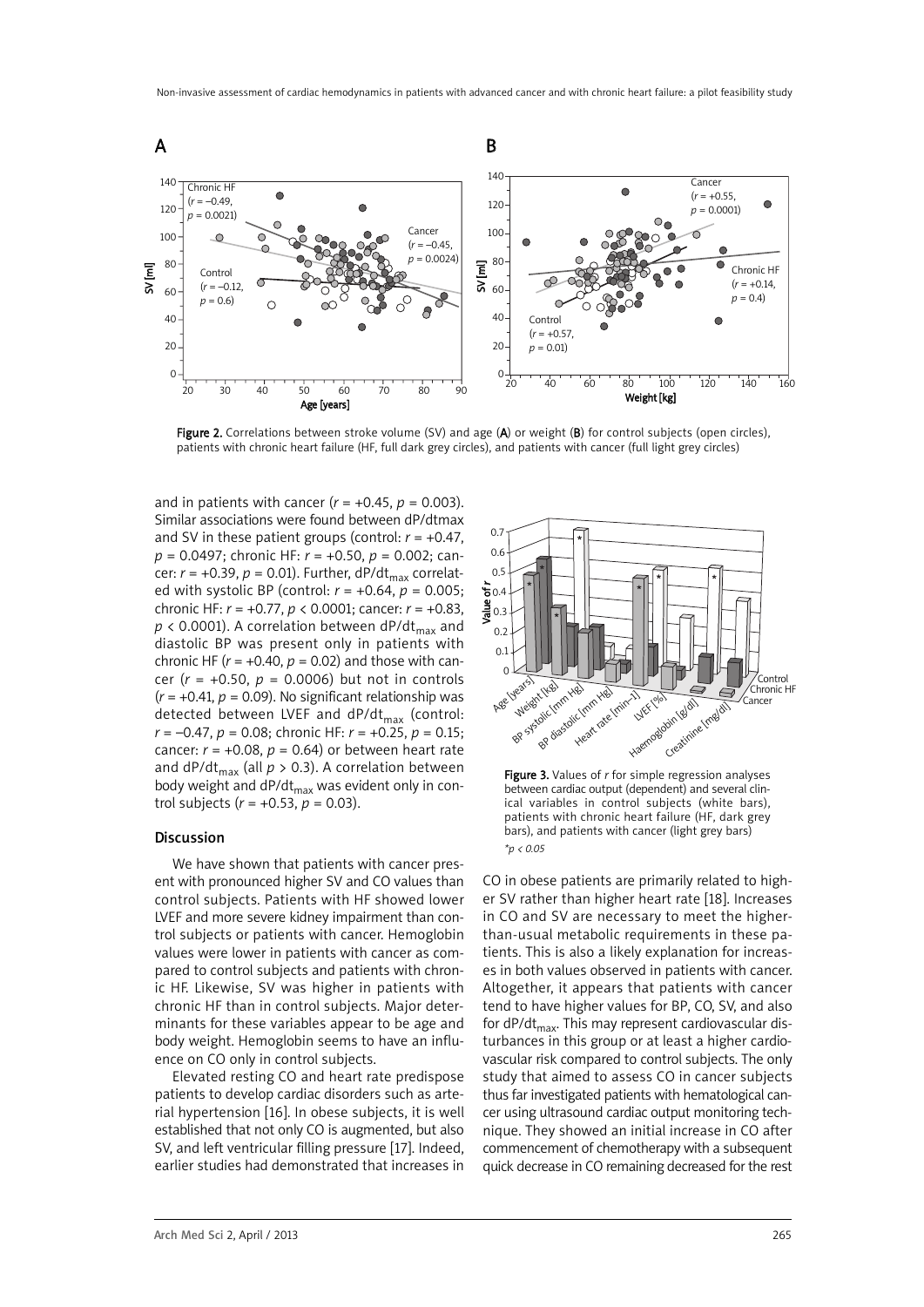of time [19]. These results could be explained by severe cardiotoxicity of anthracyclines [13].

Several determinants of cardiac hemodynamics have been discussed in the literature over the last decades. The CO is known to correlate with several factors including increasing age [20] and obesity [16]. Both CO and heart rate can be reduced by use of, for example, β-blockers. The CO has been shown to be associated with body weight [15, 18]. This was also the case in our study in control subjects and in patients with cancer, but not in patients with chronic HF. This fact might be due to the patient cohort studied that presented with significantly higher body weight than all other groups (Table I); however, it is more likely that the use of β-blockers in patients with chronic HF influenced the presence of this association. Indeed, O'Malley *et al*. [21] assessed the association between CO and body weight in untreated dogs with experimental heart failure and found a strong positive correlation, similar to our findings in controls and in patients with cancer.

A decrease in CO with advancing age has been reported already decades ago [22]. Although this association was not found among our control subjects, it was present in patients with cancer and in those with chronic HF. Although there were no statistical differences with regards to age distribution between patients and controls, the age range of patients with cancer was broader than that of our control subjects (Figure 3). This has to be considered in the interpretation of our results.

For clinicians, the findings for LVEF and creatinine do not come as a surprise. Alterations in leukocyte counts (i.e. increased leukocyte levels in patients with chronic HF) have been described previously and might be explained by an altered distribution of leukocyte subsets [23]. It is interesting to note that in conflict with current literature patients with chronic HF showed a higher SV than control subjects in the present study. This might be due to the patient cohort investigated that presented with significantly higher body weight than all other groups and because all patients were under stable therapy for HF.

A note of caution should be added particularly for the measurement of  $dP/dt_{max}$ , because the peripheral assessment with the Nexfin technique does not provide measurements that are identical with invasive measurement. Indeed, in normal subjects  $dP/dt_{max}$  should be in the range 1500-2000 mm Hg/s [24]; in our study, the mean value was 724 mm Hg/s (Table III). Thus, comparisons between patient groups such as the one that we did or comparisons before and after therapeutic interventions may be applicable, but the notion of a peripheral measurement should be heeded. Our study has a number of limitations. The number of subjects is small, particularly in the group of control subjects, and the distribution of gender, body weight, and hemoglobin was not well matched between groups as our patients were recruited from typical patients attending the out-patient departments of our hospital. This fact should be considered when looking at the data. In addition, we did not perform serial measurements that would allow the analysis of intra-individual changes and the assessment of test reproducibility. Our echocardiography testing remained preliminary in scope, and we were therefore not able to compare findings from the Nexfin technique with our echo data.

The Nexfin technique is easy to use in clinical routine and in research settings and may provide useful information on cardiac performance. It has been validated using different standard assessments of CO [25-27]. It has recently been suggested that the similarity of clinical signs and symptoms of patients with chronic HF and those with cancer may have a basis in cardiac alterations in the patient with cancer [28]. In other words, exertional dyspnea, fatigue, and body wasting in patients with advanced cancer may partly be a reflection of developing HF. In our study, patients with cancer tended to show elevated values of BP, CO, SV, and  $dP/dt_{max}$ , displaying at least a higher cardiovascular risk in this group. Both CO and heart rate can be reduced by use of, for example, β-blockers. Our data suggest that such kind of treatments may have beneficial effects on cardiovascular function in these patients in the long term. These findings warrant further investigation in larger studies.

### Acknowledgments

Part of this work was supported by the European Commission under the 7th Framework Programme (FP7/2007-2013) under grant agreement number 241558 (SICA-HF – Studies Investigating Co-morbidities Aggravating Heart Failure [29]).

#### **References**

- 1. von Haehling S, Lainscak M, Springer J, Anker SD. Cardiac cachexia: a systematic overview. Pharmacol Ther 2009; 121: 227-52.
- 2. Doehner W, von Haehling S, Anker SD, Lainscak M. Neurohormonal activation and inflammation in chronic cardiopulmonary disease: a brief systematic review. Wien Klin Wochenschr 2009; 121: 293-6.
- 3. Cicoira M, Anker SD, Ronco C. Cardio-renal cachexia syndromes (CRCS): pathophysiological foundations of a vicious pathological circle. J Cachexia Sarcopenia Muscle 2011; 2: 135-42.
- 4. Kung T, Szabó T, Springer J, Doehner W, Anker SD, von Haehling S. Cachexia in heart disease: highlights from the ESC 2010. J Cachexia Sarcopenia Muscle 2011; 2: 63-9.
- 5. Kass DA, Maughan WL, Guo ZM, et al. Comparative influence of load versus inotropic states on indexes of ventricular contractility: experimental and theoretical